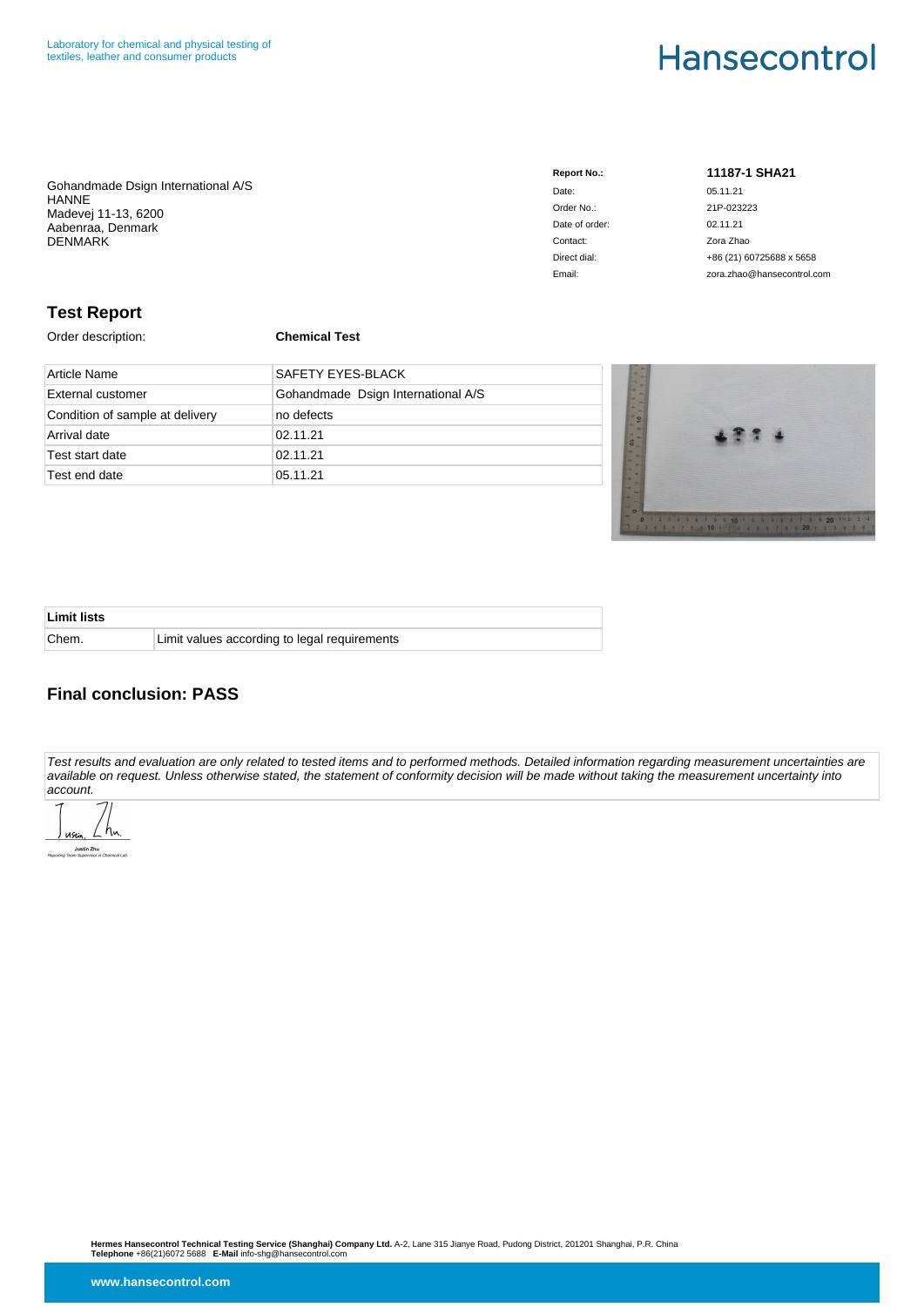| Report No.: | 11187-1 SHA21 |
|-------------|---------------|
| Order No.:  | 21P-023223    |
| Date:       | 05.11.21      |
| Page:       | 2/5           |

### **Summary**

21-035673-01 - SAFETY EYES-BLACK

Brand name: Go handmade Country of destination: Denmark

All test results comply with the requirements according to the scope of analysis.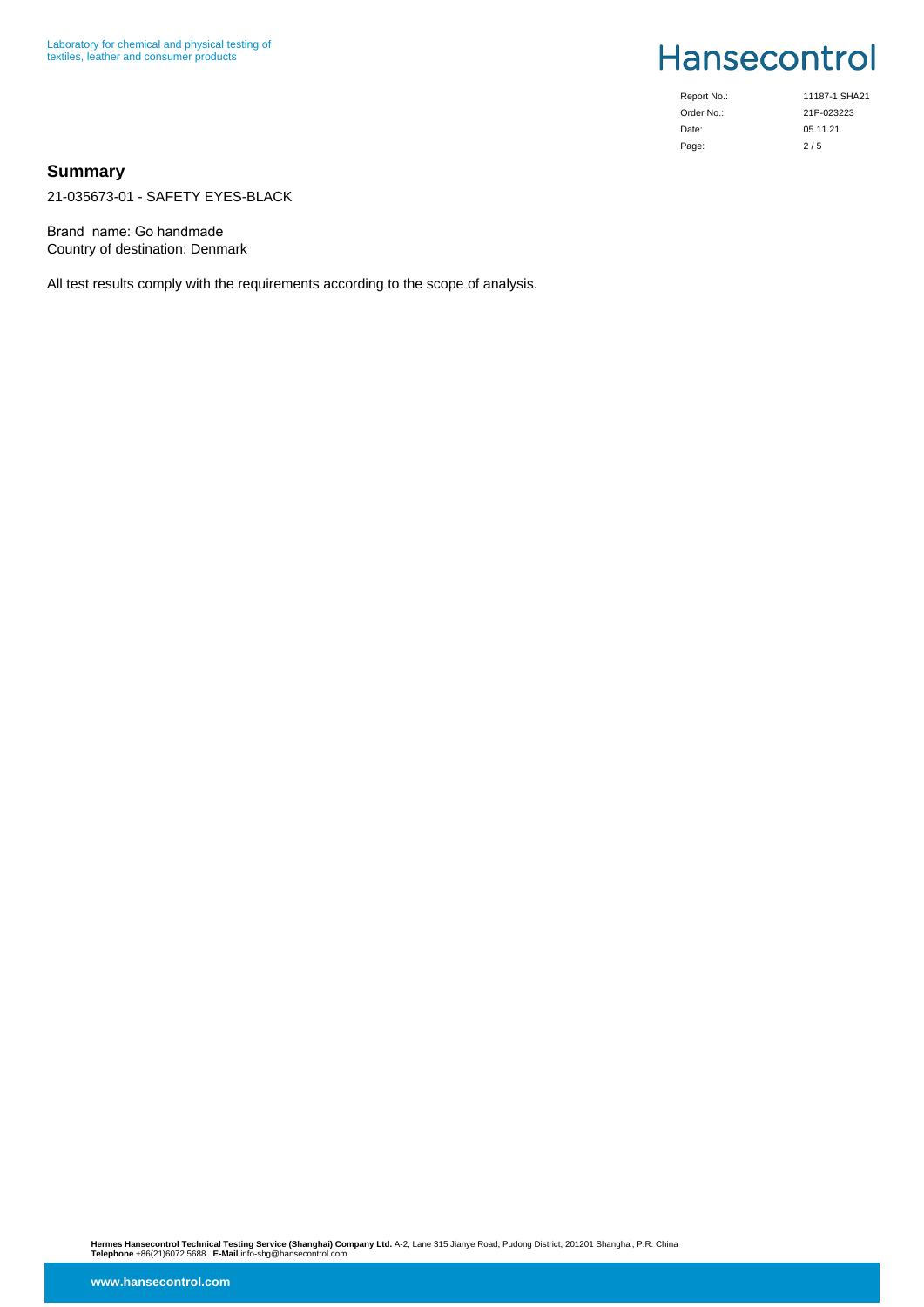| Report No.: | 11187-1 SHA21 |
|-------------|---------------|
| Order No.:  | 21P-023223    |
| Date:       | 05.11.21      |
| Page:       | 3/5           |

## **Overview of Chem. testing**

| Sample no             | Type / Style             |
|-----------------------|--------------------------|
| 21-035673-01          | $\overline{\phantom{a}}$ |
|                       |                          |
| <b>Component list</b> |                          |
| No                    | <b>Components</b>        |
| 01                    | <b>Black plastic</b>     |
| 02                    | Transparent soft plastic |
|                       |                          |

#### **Customer requirements evaluation**

|                                                    | <b>Components</b> |             |               |                   |
|----------------------------------------------------|-------------------|-------------|---------------|-------------------|
|                                                    | <b>Tested</b>     | Result      | <b>Failed</b> | <b>Not tested</b> |
| Migration of certain elements (EN 71-3 Category 3) | 01,02             | <b>PASS</b> |               |                   |

Legend: Chem.: chemical tests, Phys.: physical tests, m.s.: composite sample, n.d.: not determined, n.a.: not applicable, n.t.: not tested, i.m.: insufficient material, sum: see summary, s.c.: see<br>component, pos: positive,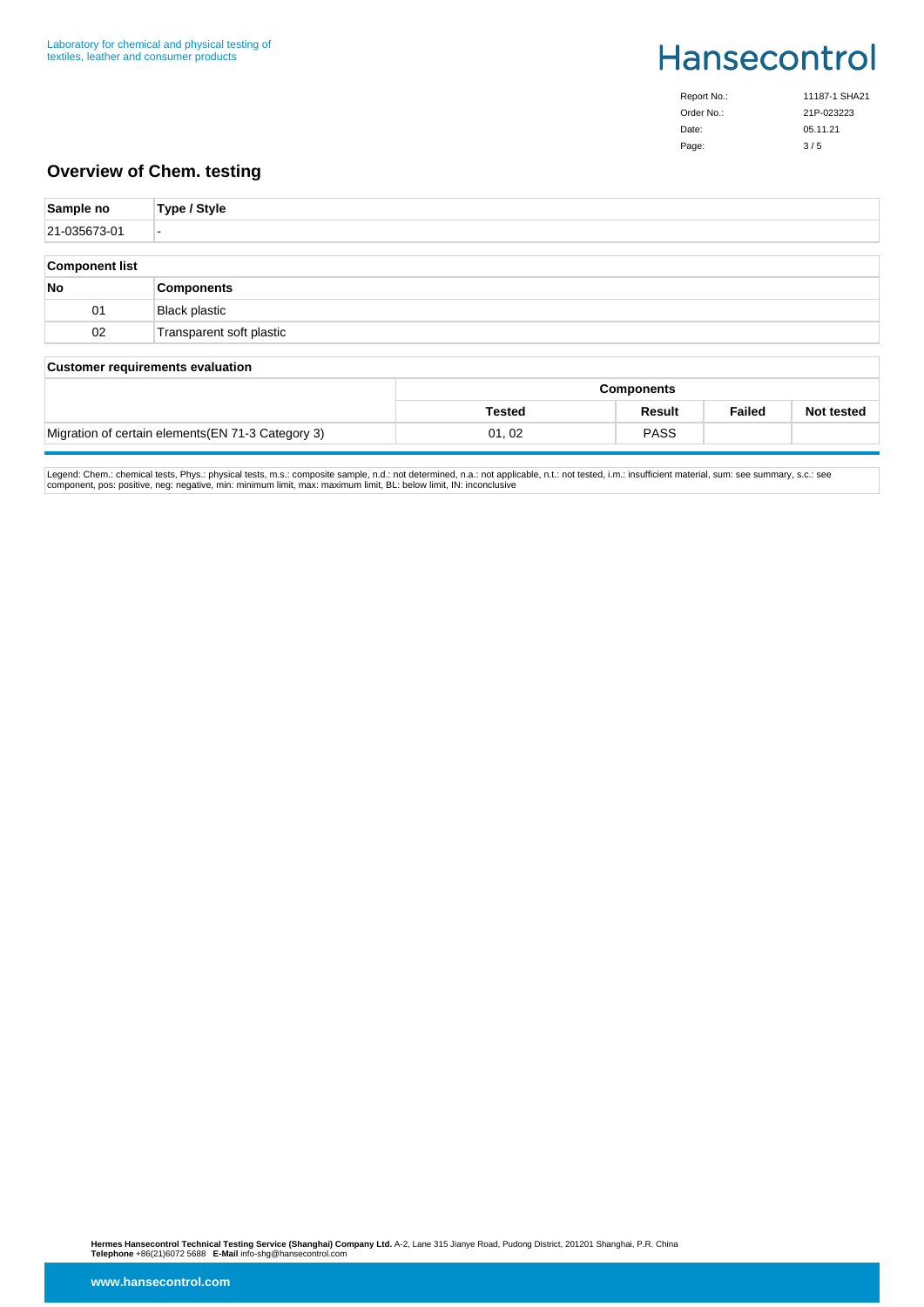Order No.: Date: Page:

Report No.: 11187-1 SHA21 21P-023223 05.11.21  $4/5$ 

# **Detailed results of Chem. testing**

## **Sample no: 21-035673-01**

## **Migration of certain elements(EN 71-3 Category 3)**

Sample type: Chem.

Norm: EN 71-3

|                                                |       |        | 01            | 02            |
|------------------------------------------------|-------|--------|---------------|---------------|
| <b>Parameter</b>                               | Unit  | Limit  | <b>Result</b> | <b>Result</b> |
| Lead (Pb) EN 71-3 category 3                   | mg/kg | 23     | <10           | $<$ 10        |
| Antimony (Sb): EN 71-3 category 3              | mg/kg | 560    | $<$ 10        | $<$ 10        |
| Arsenic (As) EN 71-3 category 3                | mg/kg | 47     | $<$ 10        | $<$ 10        |
| Barium (Ba): EN 71-3 category 3                | mg/kg | 18750  | $50$          | < 50          |
| Cadmium (Cd): EN 71-3 category 3               | mg/kg | 17     | $5$           | $<$ 5         |
| Chromium III (Cr III) EN 71-3 category 3       | mg/kg | 460    | < 0.2         | < 0.2         |
| Chromium VI (Cr VI) EN 71-3 category 3         | mg/kg | 0.053  | < 0.05        | < 0.05        |
| Mercury (Hg) EN 71-3 category 3                | mg/kg | 94     | $<$ 10        | $<$ 10        |
| Selenium (Se): EN 71-3 category 3              | mg/kg | 460    | $<$ 10        | $<$ 10        |
| Boron (B): EN 71-3 category 3                  | mg/kg | 15000  | $50$          | < 50          |
| Cobalt (Co): EN 71-3 category 3                | mg/kg | 130    | $<$ 10        | $<$ 10        |
| Manganese (Mn): EN 71-3 category 3             | mg/kg | 15000  | < 50          | < 50          |
| Strontium (Sr): EN 71-3 category 3             | mg/kg | 56000  | $50$          | < 50          |
| Tin (Sn): EN 71-3 category 3                   | mg/kg | 180000 | $<$ 1         | $<$ 1         |
| Zinc (Zn): EN 71-3 category 3                  | mg/kg | 46000  | < 50          | < 50          |
| Copper (Cu): EN 71-3 category 3                | mg/kg | 7700   | < 50          | < 50          |
| Aluminum (AI): EN 71-3 category 3              | mg/kg | 28130  | < 50          | < 50          |
| Nickel (Ni): EN 71-3 category 3                | mg/kg | 930    | < 50          | < 50          |
| Organo tin compounds DIn EN 71-3 category<br>3 | mg/kg | 12     | < 3.3         | < 3.3         |
| <b>Evaluation</b>                              |       |        | <b>PASS</b>   | <b>PASS</b>   |